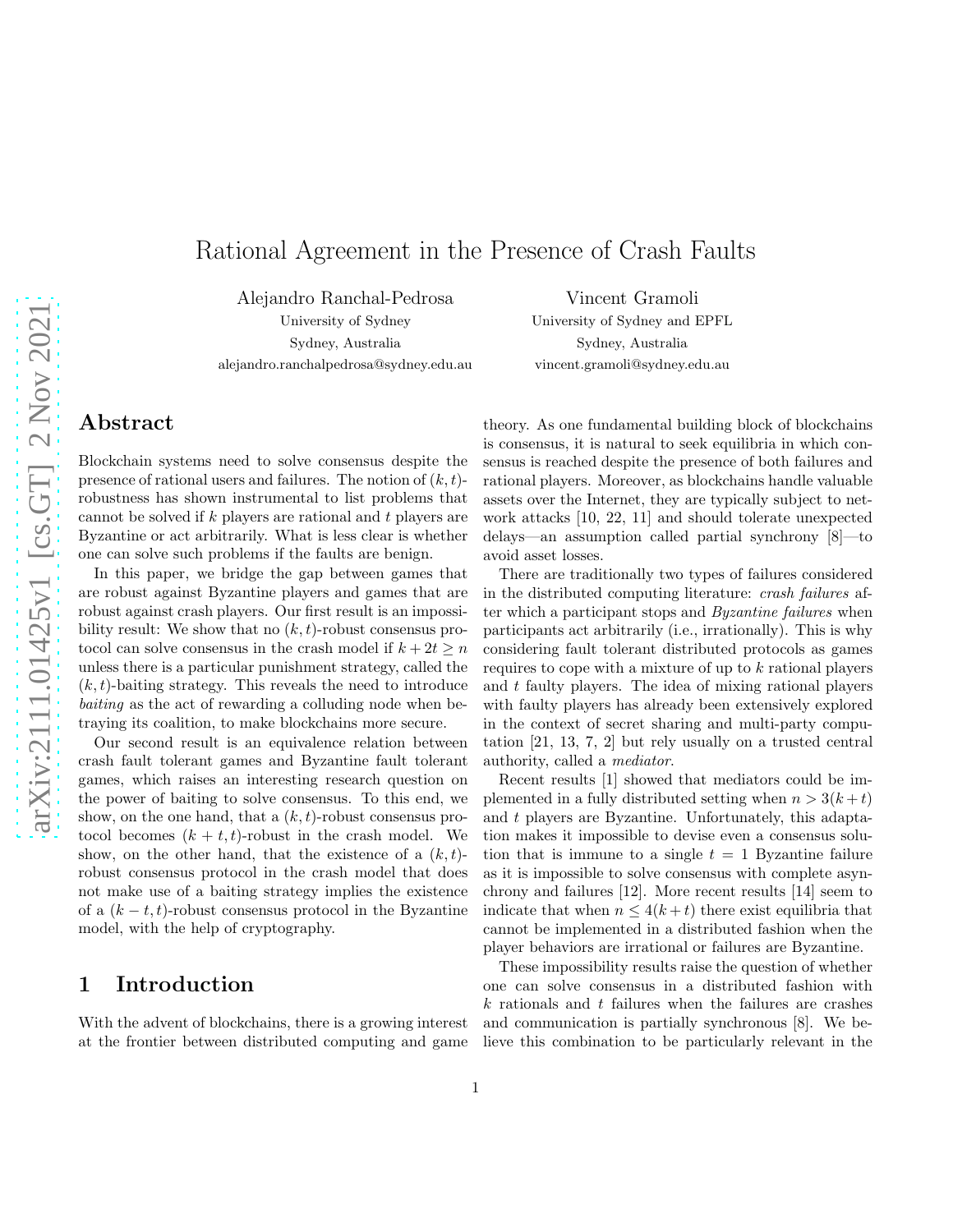blockchain context as players are incentivized to steal assets by leading other players to a disagreement—also called a fork. Such a situation went undetected in Bitcoin and led the attackers to "double spend", effectively doubling their assets. $<sup>1</sup>$ </sup>

Our result In this paper, we focus instead on the partially synchronous model, where the bound on the delay of messages is unknown [8], to design a protocol that solves consensus among  $n$  players, where up to  $t$  players can crash and k are rational players that can collude and deviate, in what we refer to as a  $(k, t)$ -crash-robust protocol. To this end, we first define  $(k, t)$ -crash-robustness by extending  $(k, t)$ -robustness [2] but replacing t Byzantine players by t crash players, and we consider that rational players prefer to form a coalition and cause a disagreement than to satisfy agreement.

To the best of our knowledge, we present the first work that obtains bounds for the robustness of agreement against coalitions of crash and rational players in partial synchrony in a setting where rational players prefer to disagree. This result establishes constructively a direct relation between  $(k, t)$ -robust protocols and  $(k', t')$ -crashrobust protocols.

More precisely, we first prove that no resilient-optimal crash-fault tolerant protocol can tolerate even one rational player. Specifically, we prove that it is not possible, in general, to design a protocol that implements consensus and is  $(k, t)$ -crash-robust for  $k+2t \geq n$ , unless there is a  $(k, t)$ crash-baiting strategy (that is, a punishment strategy that strictly dominates deviations towards a disagreement for a number of deviating rational players) with respect to the protocol. This means that state-of-the-art crash-fault tolerant (CFT) protocols that tolerate up to less than  $n/2$ crash players [8] do not tolerate even one rational player in partial synchrony.

This raises a new research question: what would be a protocol that achieves a good compromise between crashfault tolerance and tolerance to rational players in partial synchrony?

To answer this question, and since the literature tackled the problem for Byzantine faults, we demonstrate a link between Byzantine players with rational and crash players: a protocol that tolerates s Byzantine players also tolerates s rational players and s crash players. We complete this relation by proving that a protocol that implements consensus and is  $\epsilon$ -(k, t)-robust (where  $\epsilon$  accounts for the small probability of the adversary breaking the cryptography) is also  $\epsilon$ - $(k + t, t)$ -crash-robust. Additionally, we define a  $(t', t)$ -immune protocol as a protocol that tolerates up to  $t'$  crash faults and up to  $t$  Byzantine faults, and prove that if a protocol is  $\epsilon$ - $(t', t)$ -immune, then it is also  $\epsilon$ - $(t, t' + t)$ -crash-robust.

Finally, we also establish a relation in the opposite direction assuming cryptography and ignoring crash-baiting strategies: a protocol that tolerates up to k rational players and up to t crash players without a  $(k, t)$ -crash-baiting strategy also tolerates up to  $\min(k, t)$  Byzantine players, that is, a  $(k, t)$ -crash-robust protocol is also  $\min(k, t)$ immune. We then prove the relation relative to robustness: if there is a protocol  $\vec{\sigma}$  that is  $\epsilon$ - $(k, t)$ -crash-robust with  $k \geq t$  then we can construct an  $\epsilon$ - $(k - t, t)$ -robust protocol  $\vec{\sigma'}$ , assuming cryptography and that  $\vec{\sigma}$  does not implement a  $(k, t)$ -crash-baiting strategy, or instead that it implements an effective  $(k, t)$ -crash-baiting strategy that is also an effective  $(k-t, t)$ -baiting strategy, where effective means that playing the baiting strategy still implements consensus. We apply the analogous if  $t > k$  to obtain that  $\epsilon$ -(k, t)-crash-robust protocols are also  $\epsilon$ -(t–k, k)-immune, excluding baiting strategies. Finally, we discuss in detail the implications of baiting and punishment strategies to this relation.

#### 1.1 Related work

Multiple research groups studied the consensus problem by combining rational players with crash faults [6, 17, 5] or by replacing crash faults by rational players [16]. Groce et al. [16] show a protocol that solves Byzantine agreement in synchrony even in the presence of rational coalitions as long as the size k of the coalition is such that  $k < n$  and given complete knowledge of the adversary's preferences. Nevertheless, they consider neither crash nor Byzantine (irrational) faults, a model also used by Ebrahimi et al. [9].

Bei et al. [5] extend this synchrony result to add crash failures, obtaining that if colluding players are allowed an extra communication round after each synchronous round, then there is no protocol that can tolerate even 2 colluding rational players and 1 crash player under their model.

 $^{1}$ https://www.cnet.com/news/hacker-swipes-83000-from-bitcoin $G$ hennengtpoolsal. [6] study the problem of fair consensus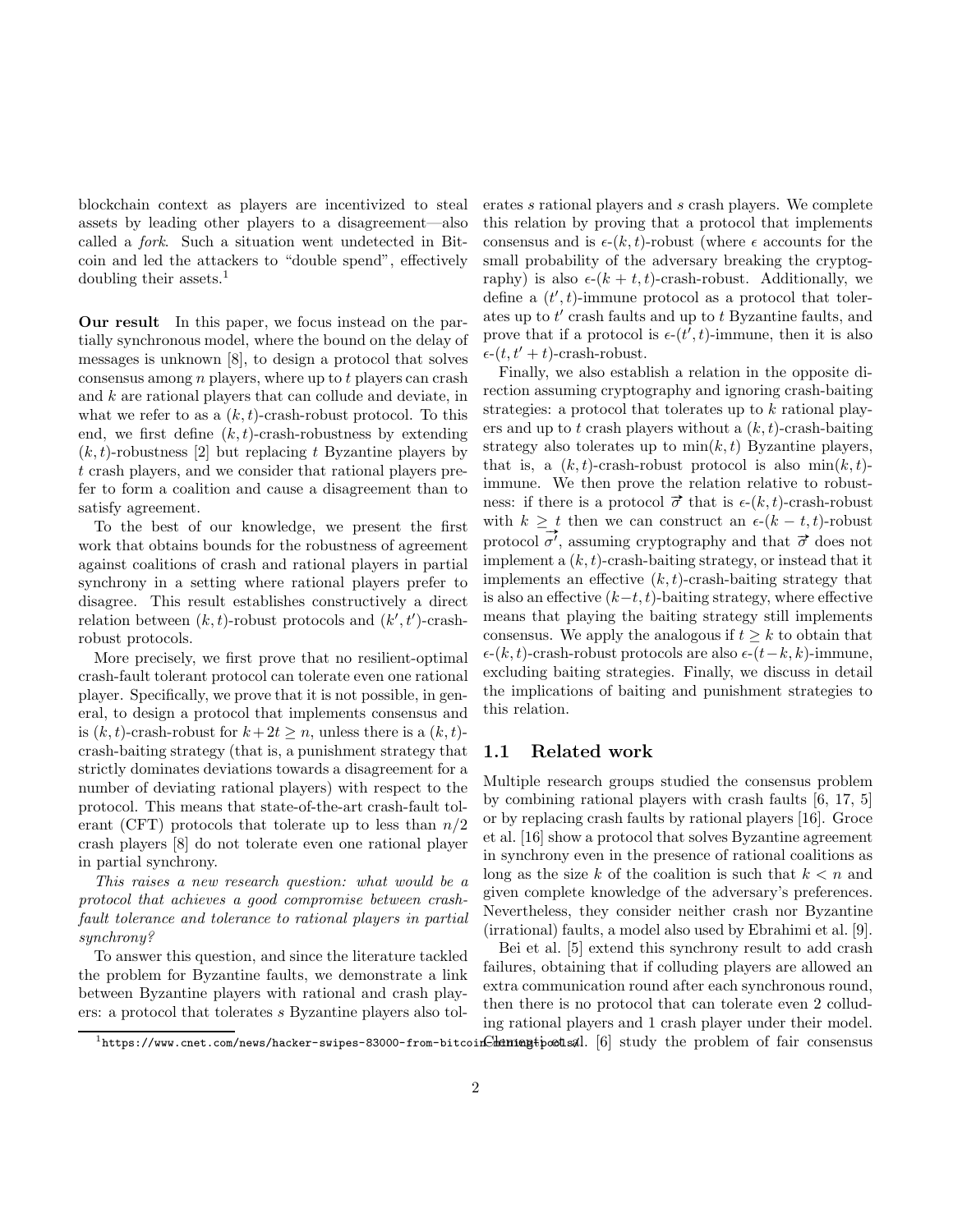in the presence of rational and crash faults in the synchronous gossip communication model. Fair consensus adds a new property, fairness, defined by all players sharing the same probability of their proposal being decided. The gossip communication model allows all agents to contact at most one neighbor via a push/pull operation at every round.

Harel et al. [19] assume a set of utilities for rational players such that they guarantee solution preference, meaning that all rational players want to satisfy all properties of consensus. Finally, Halpern et al. [17] extend the results on fair consensus in the synchronous model. None of the results listed so far consider either the partially synchronous model or rational players that are interested in disagreeing in blockchains to maximize their profit.

Secret sharing and multi-party computation already explored a combined group of rational players with faulty players [21, 13, 7, 2], specially focused on implementing trusted mediators through cheap-talk [2], i.e., private pairwise communication channels of negligible cost. In particular, Abraham et al. [2] showed in 2006 that there are  $\epsilon$ -(k, t)-robust protocols that implement mediators with synchronous cheap-talk if  $n > k + 2t$ , to later extend it in 2019 to  $\epsilon$ -(k, t)-robust protocols that implement mediators with asynchronous cheap-talk for  $n > 3(k + t)$ .

Since it is well known that it is impossible to implement a 1-immune protocol that solves consensus in the asynchronous model [20, 12], Ranchal-Pedrosa et al. [23] devised the Huntsman protocol, a protocol that is  $\epsilon$ - $(k, t)$ -robust and implements the consensus problem with  $n > \max(\frac{3}{2}k+3t, 2(k+t))$ , which is the highest robustness to date in the presence of Byzantine players and coalitions of rational players that may be interested in causing disagreement. Our result implies that the Huntsman protocol is  $\epsilon$ -(k + t, t)-crash-robust for  $n > \max(\frac{3}{2}k + 3t, 2(k + t)).$ 

Other works have also explored the other properties of the consensus problem (besides the agreement property). Added to the works that focused on fairness, Vilaça et al. [25, 26] and Amoussou-guenou et al. [4] focus on the properties of termination and validity in a model where communication and local computation incur a nonnegligible cost for players, and disregarding potential interests of rational players in causing a disagreement. Abraham et al. [3] explore the problem of leader election by redefining fairness in the sense of a randomized dictatorship in which all players have equal probability of being elected.

This protocol can also be used to solve fair consensus.

To the best of our knowledge, we present the first work that obtains bounds for the robustness of agreement against coalitions of crash and rational players in partial synchrony, and that establishes constructively direct relations between  $(k, t)$ -robust protocols and  $(k', t')$ -crashrobust protocols.

#### 1.2 Roadmap

The rest of the paper is structured as follows: Section 2 presents our model and definitions taken from the literature, Section 3 shows the impossibility of resilient-optimal crash-fault tolerance in the presence of rational players. Section 4 establishes the relation between Byzantine players with rational players and crash players, first by showing in Section 4.1 that for every Byzantine player tolerated by a consensus protocol, the same protocol can instead tolerate one rational player and one crash player, and second by showing in Section 4.2 that if a consensus protocol tolerates  $k$  rational players and  $t$  crash players then there is a consensus protocol that tolerates  $min(k, t)$  Byzantine players. We finally conclude and detail future work in Section 5.

### 2 Preliminaries

Our focus is on a partially synchronous communication network [8], where messages can be delayed by up to a bound that is unknown, but not indefinitely. For this purpose, we adapt the synchronous and asynchronous models of Abraham et al. [2, 1] to partial synchrony, including the definitions of Halpern et al. [18] to introduce crash players, with the appropriate modifications to account for partial synchrony [23]. Hence, our model consists of a game played by a set N of players, with  $|N| = n$ . The players in N can be of four different types: correct, rational, crash or Byzantine.

In order to model partial synchrony, we introduce the scheduler as an additional player that will model the delay on messages derived from partial synchrony. The game is in extensive form, described by a game tree whose leaves are labeled by the utility  $u_i$  of each player i. We assume that players alternate making moves with the *scheduler*: first the scheduler moves, then a player moves, then the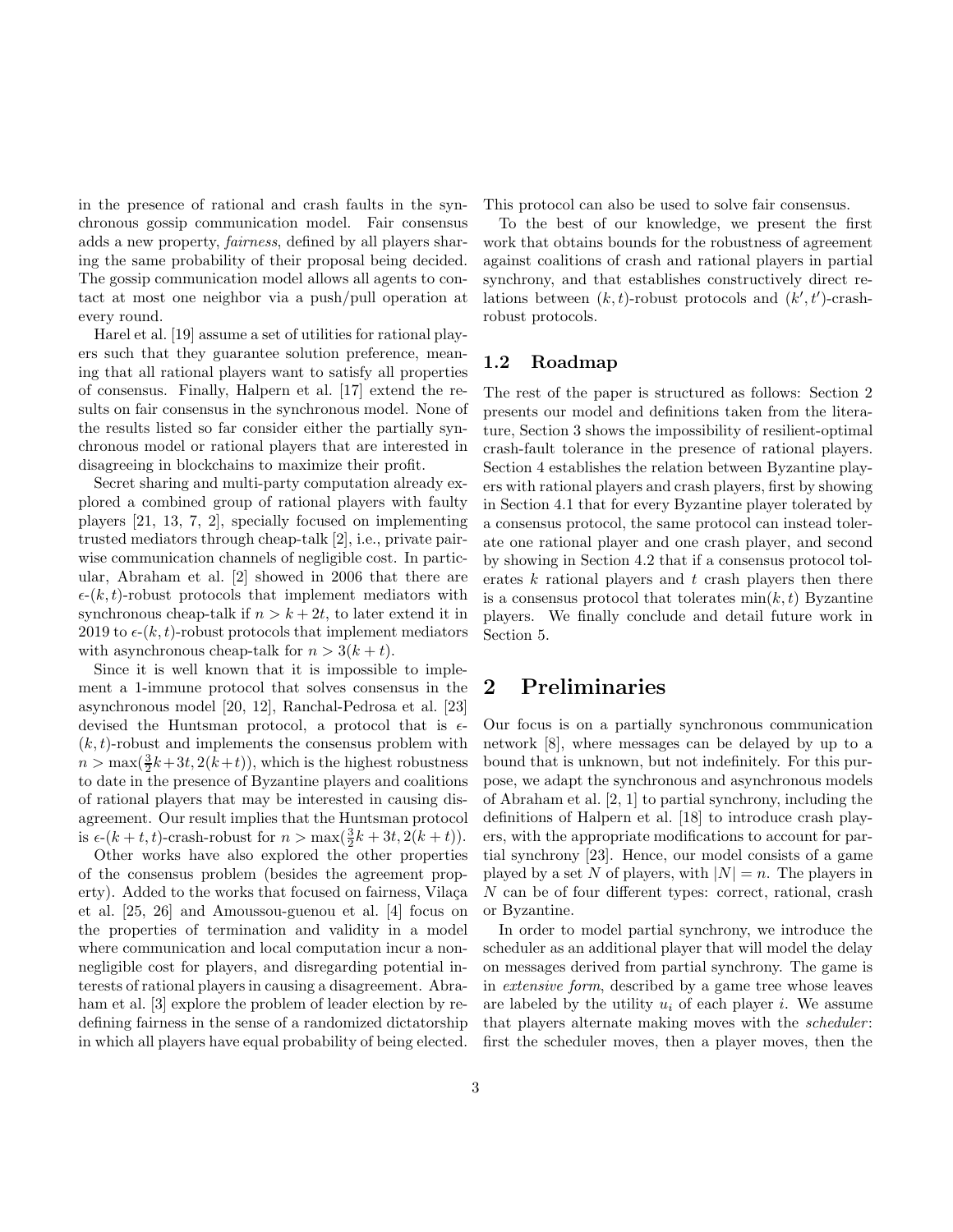scheduler moves and so on. The scheduler's move consists of choosing a player  $i$  to move next and a set of messages in transit targeting  $i$  that will be delivered just before  $i$ moves (so that  $i$ 's move can depend on all the messages  $i$ receives). Every non-leaf tree node is associated with either a player or the scheduler. The scheduler is bound to two constraints. First, the scheduler can choose to delay any message up to a bound, known only to the scheduler, before which he must have chosen all receivers of the message to move and provided them with this message, so that they deliver it before making a move. Second, the scheduler must eventually choose all players that are still playing. That is, if player  $i$  is playing at time  $e$ , then the scheduler chooses him to play at time  $e' \geq e$ .

Each player i has some *local state* at each node, which translates into the initial information known by  $i$ , the messages  $i$  sent and received at the time that  $i$  moves, and the moves that  $i$  has made. The tree nodes where a player  $i$ moves are further partitioned into information sets, which are sets of nodes in the game tree that contain the same local state for the same player, in that such player cannot distinguish them. We assume that the scheduler has complete information, so that the scheduler's information sets simply consist of singletons.

Since faulty or rational players can decide not to move during their turn, we assume that players that decide not to play will at least play the default-move, which consists of notifying to the scheduler that this player will not move, so that the game continues with the scheduler choosing the next player to move. Thus, in every node where the scheduler is to play a move, the scheduler can play any move that combines a player and a subset of messages that such player can deliver before playing. Then, the selected player moves, after which the scheduler selects again the next player for the next node, and the messages it receives, and so on. The scheduler thus alternates with one player at each node down a path in the game tree up to a leaf. A run of the game is then a path in the tree from the root to a leaf.

**Strategies** We denote the set of actions of a player  $i$ (or the scheduler) as  $A_i$ , and a strategy  $\sigma_i$  for that set of actions is denoted as a function from i's information sets to a distribution over the actions.

We denote the set of all possible strategies of player  $i$  as

 $\mathcal{S}_i$ . Let  $\mathcal{S}_I = \prod_{i \in I} \mathcal{S}_i$  and  $A_I = \prod_{i \in I} A_i$  for a subset  $I \subseteq N$ . Let  $S = S_N$  with  $A_{-I} = \prod_{i \notin I} A_i$  and  $S_{-I} = \prod_{i \notin I} S_i$ . A joint strategy  $\vec{\sigma} = (\sigma_0, \sigma_1, ..., \sigma_{n-1})$  draws thus a distribution over paths in the game tree (given the scheduler's strategy  $\sigma_s$ ), where  $u_i(\vec{\sigma}, \sigma_s)$  is player's *i* expected utility if  $\vec{\sigma}$  is played along with a strategy for the scheduler  $\sigma_s$ . A strategy  $\theta_i$  strictly dominates  $\tau_i$  for i if for all  $\phi_{-i} \in \mathcal{S}_{-i}$  and all strategies  $\sigma_s$  of the scheduler we have  $\varphi_{-i} \in S_{-i}$  and all strategies  $\sigma_s$ <br>  $u_i(\theta_i, \phi_{-i}, \sigma_s) > u_i(\tau_i, \phi_{-i}, \sigma_s)$ .

Given some desired functionality  $\mathcal F$ , a protocol is the recommended joint strategy  $\vec{\sigma}$  whose outcome satisfies  $\mathcal{F},$ and an associated game  $\Gamma$  for that protocol is defined as all possible deviations from the protocol [2]. In this case, we say that the protocol  $\vec{\sigma}$  implements the desired functionality. Note that both the scheduler and the players can use probabilistic strategies.

**Failure model**  $k$  players out of  $n$  can be rational and up to  $t$  of them can be faulty (i.e. Byzantine or crash), while the rest are correct. Correct players follow the protocol: the expected utility of correct player i is equal and positive for any run in which i follows the protocol, and 0 for any other run. Rational players can deviate to follow the strategy that yields them the highest expected utility at any time they are to move, while Byzantine players can deviate in any way, even not replying at all (apart from notifying the scheduler that they will not move). A crash player i behaves exactly as a correct player, except that it can crash in any round of any run. If  $i$  crashes in round  $m$  of run  $r$ , then it may send a message to some subset of agents in round  $m$ , but from then on, it sends no further messages (except for playing the default-move). We will detail further the utilities of rational players after defining the Byzantine consensus problem.

We let rational players in a coalition and Byzantine players (in or outside the coalition) know the types of all players, so that these players know which players are the other faulty, rational and correct players, while the rest of the players only know the upper bounds on the number of rational and faulty players, i.e.,  $k$  and  $t$  respectively, and their own individual type (that is, whether they are rational, Byzantine, crash or correct).

Cheap talks As we are in a fully distributed system, without a trusted central entity like a mediator, we as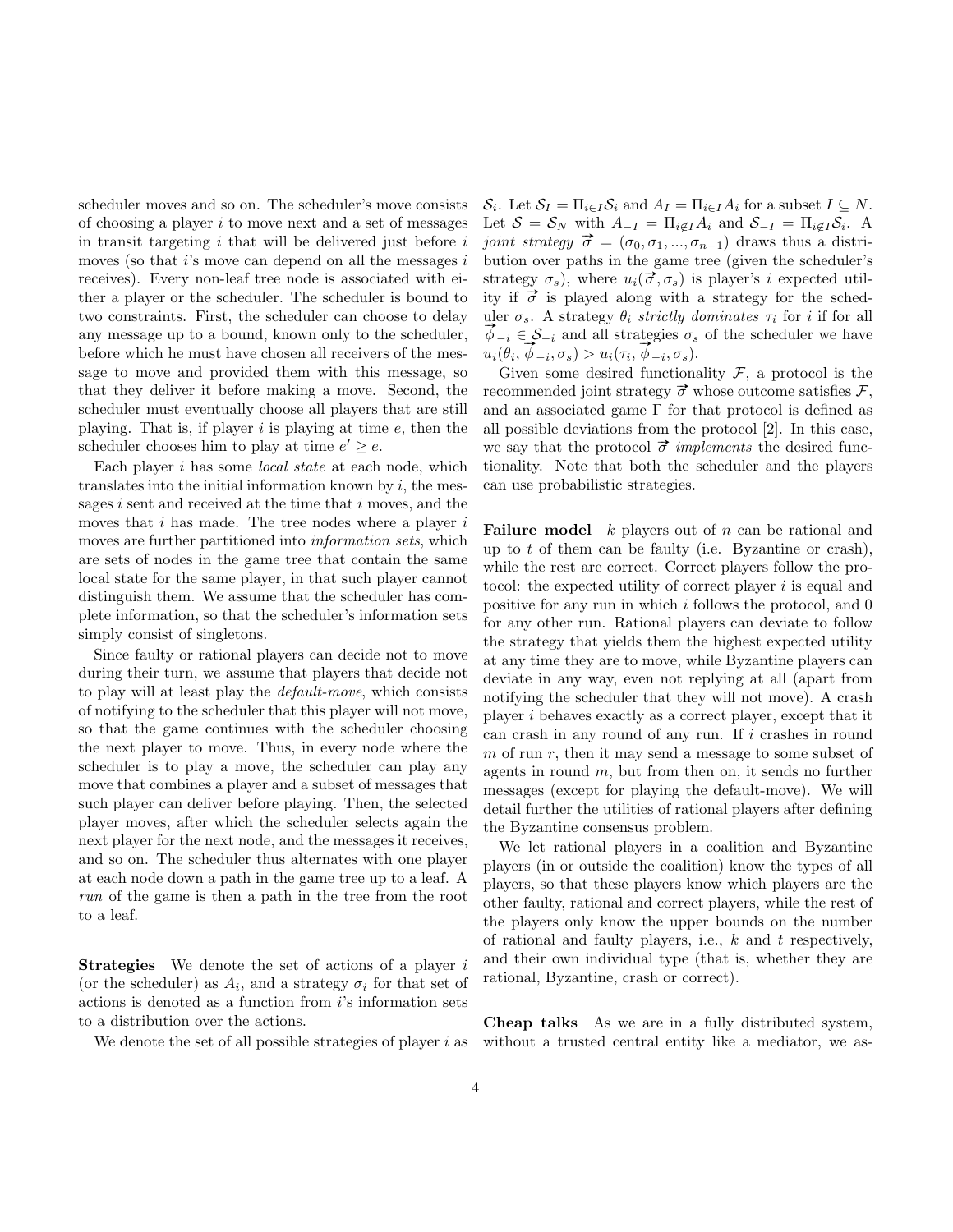sume *cheap-talks*, which are private pairwise communication channels. We also assume negligible communication cost through these channels. Rational and correct players are not interested in the number of messages exchanged. Similarly, we assume the cost of performing local computations (such as validating proposals, or verifying signatures) to be negligible.

Cryptography We require the use of cryptography, for which we reuse the assumptions of Goldreich et al. [15]: polynomially bounded players and the enhanced trapdoor permutations. In practice, these two assumptions mean that players can sign unforgeable messages, and that they can perform oblivious transfer.

Robustness We restate Abraham's et al. [2] definitions of t-immunity,  $\epsilon$ - $(k, t)$ -robustness and the most recent definition of k-resilient equilibrium [1] to consider multiplayer deviations. We also add the definitions of t-crash-immune and  $(k, t)$ -crash-robust equilibrium. Notice that our definition of  $(k, t)$ -crash-robust equilibrium differs from Bei et al's  $(c, t)$ -resilient equilibrium, since we simply extend Abraham et al's [2] definition of a  $(k, t)$ -robust equilibrium. While this definition is too restrictive for Bei et al's model, it fits properly our illustration of the utilities of the rational players that we define in this work.

The notion of k-resilience is motivated in distributed computing by the need to tolerate a coalition of k rational players that can all coordinate actions. A joint strategy is k-resilient if no coalition of size  $k$  can gain greater utility by deviating in a coordinated way.

**Definition 2.1** ( $k$ -resilient equilibrium). A joint strategy  $\vec{\sigma} \in \mathcal{S}$  is a k-resilient equilibrium (resp. strongly k-resilient equilibrium) if, for all sets  $K$  of rational players such that  $K \subseteq N$  with  $|K| \leq k$ , all  $\vec{\tau}_K \in \mathcal{S}_K$ , all strategies  $\sigma_s$  of the scheduler, and for some (resp. all)  $i \in K$  we have:  $u_i(\vec{\sigma}_K, \vec{\sigma}_{-K}, \sigma_s) \geq u_i(\vec{\tau}_K, \vec{\sigma}_{-K}, \sigma_s).$ 

The notion of t-immunity is motivated by the need to tolerate  $t$  faulty players. An equilibrium is  $t$ -immune if the expected utility of the non-faulty players is not affected by the actions of up to t other faulty players. The  $\epsilon$  here accounts for the (small) probability of the coalition breaking cryptography, as previously assumed in the literature [2]:

Definition 2.2 ( $\epsilon$ -t-immunity). A joint strategy  $\vec{\sigma} \in \mathcal{S}$ is  $\epsilon$ -t-immune if, for all sets T of Byzantine players such that  $T \subseteq N$  with  $|T| \leq t$ , all  $\vec{\tau} \in \mathcal{S}_T$ , all strategies  $\sigma_s$  of the scheduler, and all  $i \notin T$ , we have:  $u_i(\vec{\sigma}_{-T}, \vec{\tau}_T, \sigma_s) \geq$ une senedurer<br>  $u_i(\vec{\sigma}, \sigma_s) - \epsilon.$ 

A joint strategy  $\vec{\sigma}$  is an  $\epsilon$ - $(k, t)$ -robust equilibrium if no coalition of k rational players can coordinate to increase their expected utility by  $\epsilon$  regardless of the arbitrary behavior of up to  $t$  faulty players, even if the faulty players join their coalition.

**Definition 2.3** ( $\epsilon$ -( $k$ ,  $t$ )-robust equilibrium). Let K denote the set of  $|K| = k$  rational players and let T denote the set of  $|T| \leq t$  Byzantine players,  $K \cap T = \emptyset$ . A joint strategy  $\vec{\sigma} \in \mathcal{S}$  is an  $\epsilon$ - $(k, t)$ -robust equilibrium if for all  $K, T \subseteq N$ , for all  $\vec{\tau}_T \in \mathcal{S}_T$ , for all  $\phi_K \in \mathcal{S}_K$ , and all strategies of the scheduler  $\sigma_s$ , there exists  $i \in K$  such that:

$$
u_i(\vec{\sigma}_{-T}, \vec{\tau}_T, \sigma_s) \ge u_i(\vec{\sigma}_{N-(K \cup T)}, \vec{\phi}_K, \vec{\tau}_T, \sigma_s) - \epsilon.
$$

If  $\epsilon = 0$ , we simply refer to an  $\epsilon$ - $(k, t)$ -robust equilibrium as a  $(k, t)$ -robust equilibrium, and an  $\epsilon$ -t-immune protocol as a t-immune protocol.

Given some game  $\Gamma$  and desired functionality  $\mathcal F$ , we say that a protocol  $\vec{\sigma}$  is a k-resilient protocol for F if  $\vec{\sigma}$  implements  $\mathcal F$  and is a k-resilient equilibrium. We extend this notation to t-immunity and  $\epsilon$ -(k, t)-robustness. The required functionality of this paper is thus reaching consensus.

Punishment and baiting strategy We also restate the definition of a punishment strategy [2] as a threat from correct and rational players in order to prevent other rational players from deviating. For example, in a society, this threat can be viewed as a punishment strategy of the judicial system against committing a crime. Slashing a player if he is found to be guilty of deviating is another punishment strategy.

The punishment strategy guarantees that if  $k$  rational players deviate, then  $t + 1$  players can lower the utility of these rational players by playing the punishment strategy.

**Definition** 2.4  $((k, t)$ -punishment strategy). Let  $K, T, P \subseteq N$  be disjoint sets of rational players, Byzantine players and correct players, respectively, such that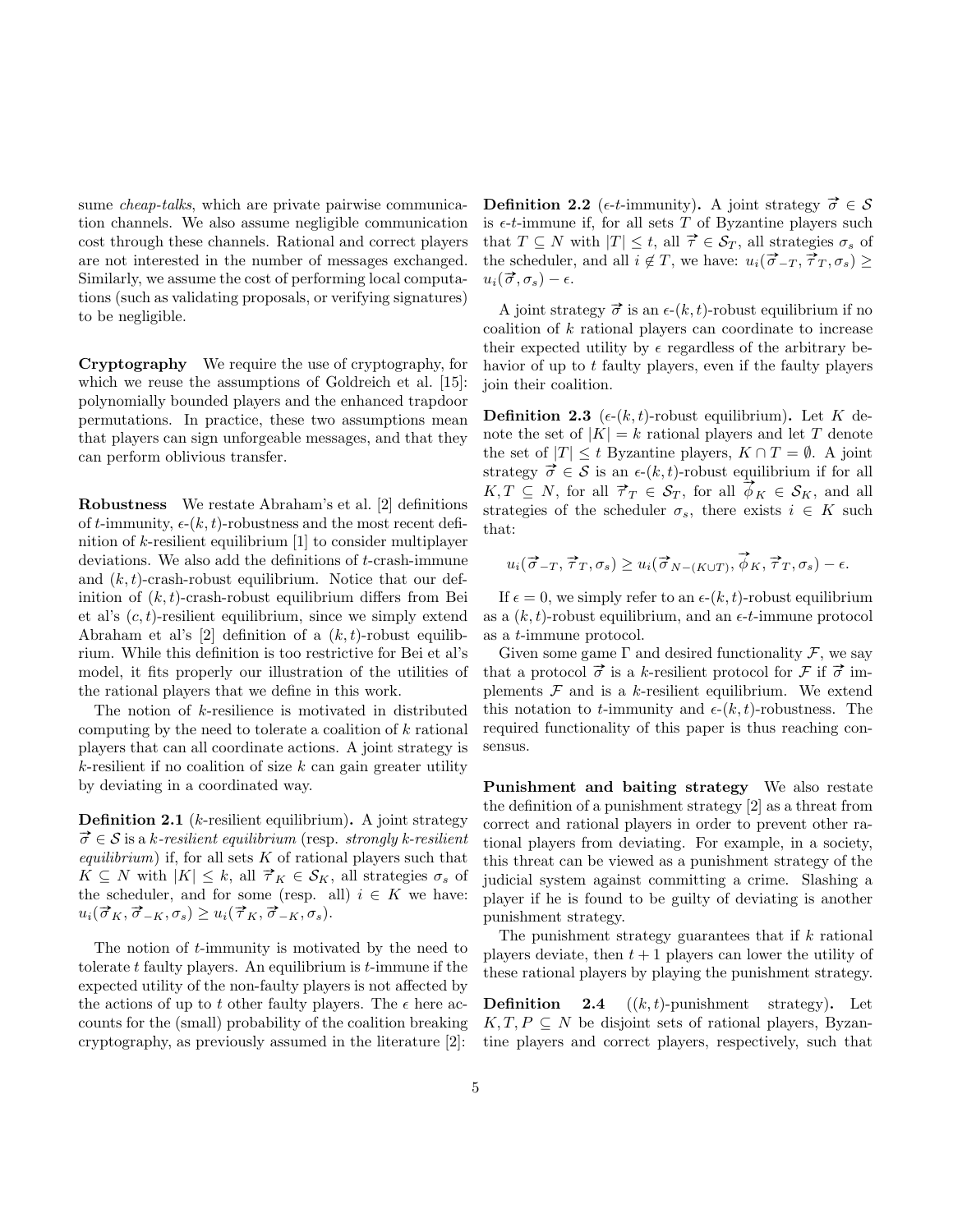$|K| \leq k, |T| \leq t, |P| > t.$  A joint strategy  $\vec{\rho}$  is a  $(k, t)$ -punishment strategy with respect to  $\vec{\sigma}$  if for all  $\oint_K \in \mathcal{S}_K$ , for all  $i \in K$ , and all strategies of the scheduler  $\sigma_s$ , we have:

$$
u_i(\vec{\sigma}_{-T}, \vec{\tau}_T, \sigma_s) > u_i(\vec{\sigma}_{N-(K \cup T \cup P)}, \vec{\phi}_K, \vec{\tau}_T, \vec{\rho}_P, \sigma_s)
$$

Intuitively, a punishment strategy represents a threat to prevent rational players from deviating, in that if they deviate, then players in  $P$  can play the punishment strategy  $\vec{\rho}$ , which decreases the utility of rational players with respect to following the strategy  $\vec{\sigma}$ .

Recent works consider a particular type of punishment strategies, defined as baiting strategies [23]. In baiting strategies, some players that enforce the punishment on the deviants are rational players from within the coalition: they have an incentive to bait other players into a punishment strategy. An example of a baiting strategy can be found when law-enforcement officers offer an economic reward, or a reduced sentence, if a member of a criminal group helps them arrest the rest of the group.

**Definition 2.5** ((k, t, m)-baiting strategy). Let  $K, T \subseteq N$ be disjoint sets of rational players and Byzantine players, respectively. Let  $P \subseteq N$  be a set of baiters, composed of rational and correct players, and let the rest of correct players be  $C = N - (K \cup T \cup P)$ . A joint strategy  $\vec{\eta}$  is a  $(k, t, m)$ -baiting strategy with respect to a strategy  $\vec{\sigma}$  if  $\vec{\eta}$  is a  $(k - m, t)$ -punishment strategy with respect to  $\vec{\sigma}$ , with  $0 < m \leq k$ ,  $|K| \leq k$ ,  $|T| \leq t$ ,  $|P| > t$ ,  $|P \cap K| \geq m$ ,<br>for all  $\vec{\tau} \in \mathcal{S}_T$ , all  $\vec{\phi}_{K \setminus P} \in \mathcal{S}_{K \setminus P} - \{\vec{\sigma}_K\}$ , all  $\vec{\theta}_P \in \mathcal{S}_P$ , all  $i \in P$ , and all strategies of the scheduler  $\sigma_s$ , we have:

$$
u_i(\overrightarrow{\sigma}_C,\overrightarrow{\phi}_{K\backslash P},\overrightarrow{\tau}_T,\overrightarrow{\eta}_P,\sigma_s)\geq u_i(\overrightarrow{\sigma}_C,\overrightarrow{\phi}_{K\backslash P},\overrightarrow{\tau}_T,\overrightarrow{\theta}_P,\sigma_s)
$$

Additionally, we call this strategy a strong  $(k, t)$ -baiting strategy in the particular case where for all rational coalitions  $K \subseteq N$  such that  $|K| \leq k + f$ ,  $|K \cap P| \geq m$  and all  $\phi_{K\setminus P} \in \mathcal{S}_{K\setminus P}$ , we have:

$$
\sum_{i \in K} u_i(\vec{\sigma}_{N-(K \cup P)}, \vec{\phi}_{K \setminus P}, \vec{\eta}_{P}, \sigma_s) \leq \sum_{i \in K} u_i(\vec{\sigma}, \sigma_s).
$$

We write (strong)  $(k, t)$ -baiting strategy instead to refer to a (strong)  $(k, t, m)$ -baiting strategy for some m, with  $0 < m \leq k$ .

We also refer to an *effective* baiting strategy if playing such strategy still implements the desired functionality. An example of an effective baiting strategy for the problem of consensus is rewarding a baiter for exposing a disagreement attempt before it takes place, if it is resolved [23]. Strong baiting strategies are strategies in which the coalitions formed entirely by rational players end up collectively losing compared to if they had just followed the protocol, even if a subset of them play the baiting strategy. This prevents coalitions from baiting themselves just for the purpose of maximizing the sum of their utilities.

We extend the above-defined terms to their analogous crash fault tolerant counterparts by replacing Byzantine players by crash players in all their definitions, in what we refer to as  $(t)$ -crash-immunity,  $(k, t)$ -crashrobustness,  $(k, t)$ -crash-punishment strategy and  $(k, t, m)$ crash-baiting strategy.

Consensus We recall the Byzantine consensus problem [20] in the presence of rational players: The Byzantine consensus problem is, given n players, each with an initial value, to ensure  $(1)$  *Agreement*, in that no two nondeviating players decide different values, (2) Validity in that if a non-deviating player decides a value  $v$ , then  $v$ has been proposed by some player, and (3) Termination in that all non-deviating players eventually decide.

Disagreements Notice a disagreement of consensus can mean two or more disjoint groups of non-deviating players deciding two or more conflicting decisions [24]. We speak of the disagreeing strategy as the strategy in which deviating players collude to produce a disagreement, and of a coalition disagreeing to refer to a coalition that plays the disagreeing strategy.

**Rational players** The utilities of a rational player  $i$  depending on its actions and a particular run of the protocol are as follows:

- 1. If an agreement is reached, then  $i$  gets utility  $u_i(\vec{\sigma}_{-T}, \vec{\tau}_T) \geq \epsilon$  where  $\epsilon > 0$ .
- 2. If coalition where  $i$  is a member successfully performs a disagreement, then  $i$  gets utility pertorms a disagreement,<br>  $u_i(\vec{\sigma}_{N-K-T}, \vec{\phi}_{K\cup T}) = g > \epsilon.$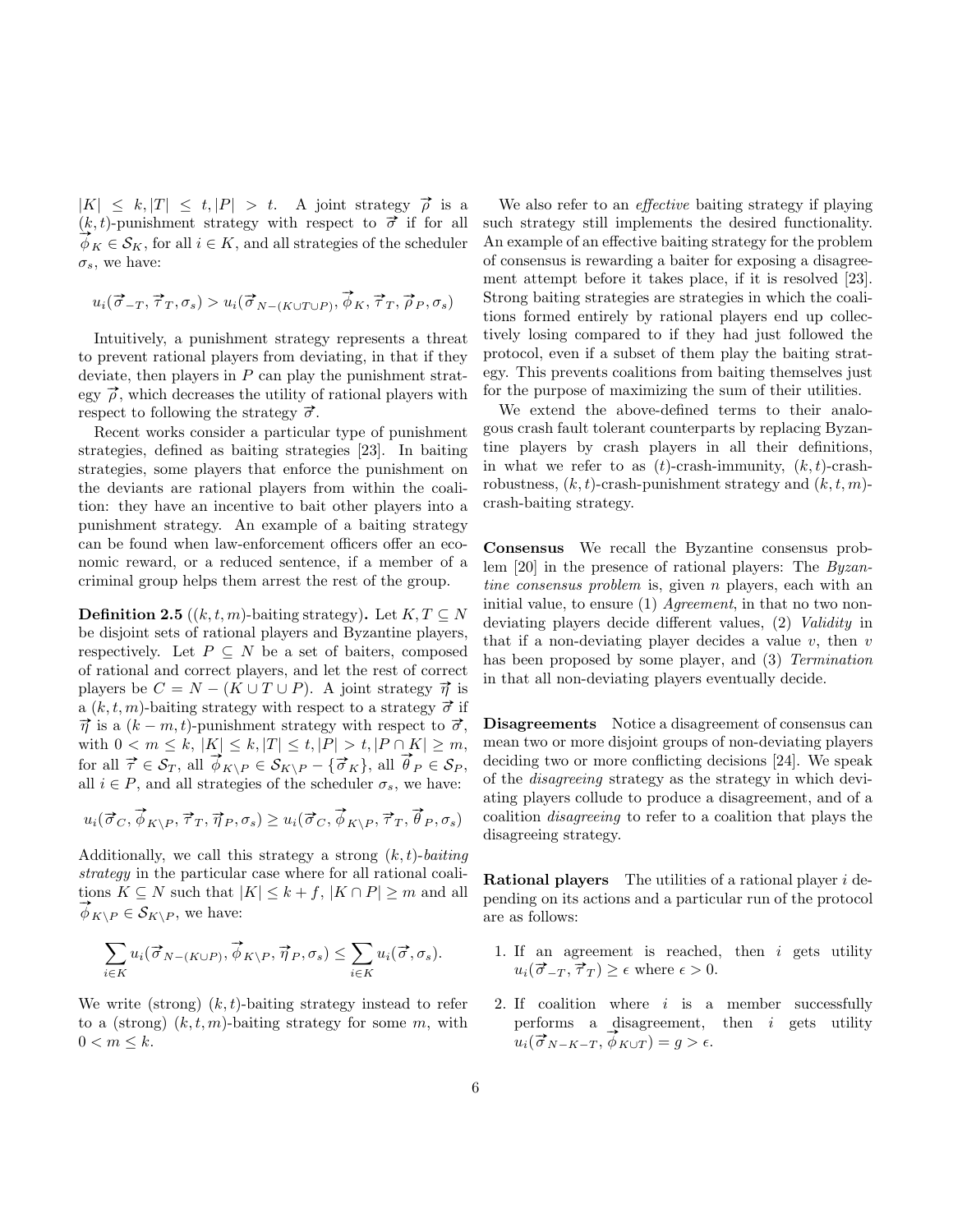- 3. If the protocol does not terminate, then i obtains a negative utility.
- 4. If player i suffers a disagreement caused by a coalition external to  $i$ , then  $i$  obtains a negative utility.

Note that we do not consider fairness of consensus, computational costs, communication costs, or a preference from a proposal over another, but we rather focus on the interests in causing a disagreement. As such, setting the expected utility of causing agreement to be greater than that of causing disagreement would inevitably lead to rational players behaving exactly as correct players. Similarly, selecting the utilities of not terminating greater than the utilities of causing agreement would lead to all rational players behaving as crash players. For both of these cases, the state-of-the-art bounds are applicable. The set of utilities that we choose here also reflects a realistic behavior of rational players in the blockchain context, where players can get an economic incentive from a fork (as it is the case when they double spend by forking). It is easy to notice that not terminating as well as deciding a proposal while a coalition causes a disagreement are strictly dominated by reaching agreement, which is in turn strictly dominated by causing a disagreement. A baiting strategy means a rational player possibly joining the coalition only to later betray it in exchange of a reward. This additional strategy would strictly dominate the strategy to disagree by definition.

### 3 Impossibility result

In this section, we show that resilient-optimal protocols cannot tolerate even one rational player. Previous results showed that a resilient-optimal protocol tolerates up to  $t \leq n/2$  crash faults [8]. We show in Lemma 3.1 and Theorem 3.2 that this number of crash faults does not tolerate even one rational player.

**Lemma 3.1.** Let  $\vec{\sigma}$  be a protocol that implements consensus such that there is no  $(k, t, m)$ -crash-baiting strategy with respect to  $\vec{\sigma}$ . Then, it is impossible for  $\vec{\sigma}$  to be tcrash-immune and k-resilient for  $k+2t \geq n, m > \frac{k-n}{2}+t$ .

Proof. If a protocol is t-crash-immune, that means that the protocol must terminate even if  $t$  players do not participate in it at all, since t players may have crashed from the beginning. Therefore, the protocol must terminate and decide with the participation of  $n - t$  players.

Since the protocol must be able to terminate with the participation of at most  $n - t$  players, consider now that there are no crash players and there are exactly  $k$  rational players. Let us find a disjoint partition of correct players A and B such that  $k + |A| + |B| = n$ . If  $k + |A| \geq n - t$ and  $k+|B| \geq n-t$  then the k rational players can cause a disagreement, which can occur if  $k+2t \geq n$ . There is only left to prove that  $k$  rational players will try to cause a disagreement. For this, let us consider the minimum number of rational players  $m$  that must not try to cause a disagreement for the remaining deviating rational players to not be able to cause a disagreement. That is, for which values we have  $k-m+|A| < n-t$  and  $k-m+|B| < n-t$ , hence resulting in  $m > \frac{k-n}{2} + t$ . Therefore, the utilities for rational players from causing a disagreement are greater than from causing agreement. This means that at least enough rational players will deviate and cause the disagreement unless there is a  $(k, t, m)$ -baiting strategy that prevents m rational players from deviating into a disagreement. □

The next theorem follows directly from Lemma 3.1 because every  $(k, t)$ -crash-robust protocol must also be  $t$ crash-immune and k-resilient.

**Theorem 3.2.** Let  $\vec{\sigma}$  be a protocol that implements consensus such that there is no  $(k, t)$ -crash-baiting strategy with respect to  $\vec{\sigma}$ . Then, it is impossible for  $\vec{\sigma}$  to be  $(k, t)$ crash-robust for  $k + 2t > n$ .

Corollary 3.3. Let  $\vec{\sigma}$  be a protocol that implements consensus such that there is no  $(1,t)$ -crash-baiting strategy with respect to  $\vec{\sigma}$  and is t-crash-immune for  $t < n/2$ . Then,  $\vec{\sigma}$  is not 1-resilient.

The results from Lemma 3.1, Theorem 3.2 and Corollary 3.3 show that it is necessary to consider new bounds for CFT protocols in terms of their crash-fault tolerance, since their resilient-optimal bounds make them vulnerable to even one rational player for state-of-the-art protocols, because they do not consider offering a crash-baiting strategy. In Section 4, we explore the link between crashrobustness and immunity, so as to obtain results for this model with the existing protocols designed for Byzantine faults.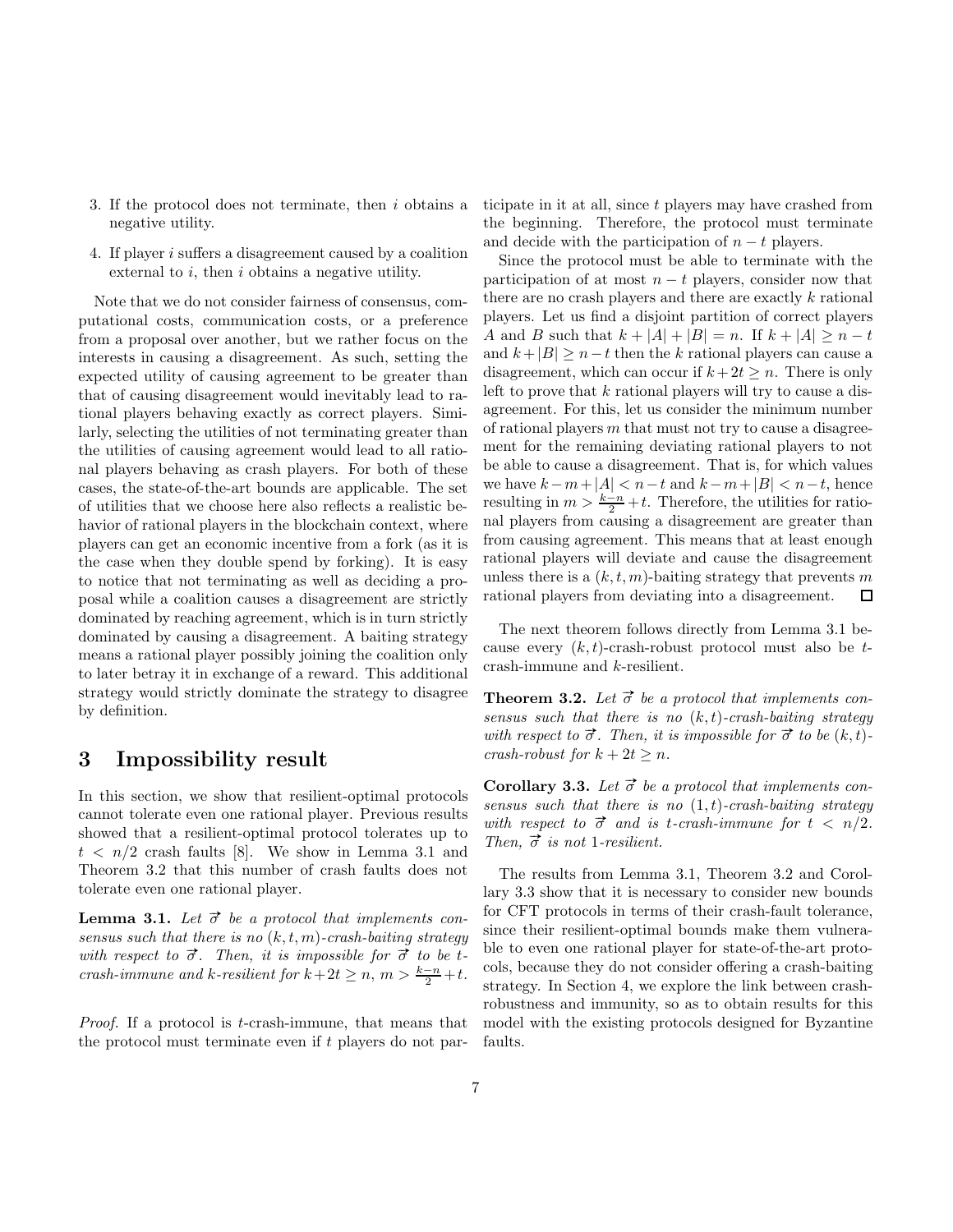# 4 Bridging the gap: crash and rational players as Byzantine players

In this section we bridge the gap between games that are robust against Byzantine players and games that are robust against crash players.

#### 4.1 From Byzantine to crash players

It is immediate that a protocol that tolerates up to  $t$ Byzantine faults also tolerates up to  $t$  crash faults, the question lies with the inclusion of rational players. We propose in Lemma 4.1 a first relation between Byzantine fault tolerance and crash-fault tolerance in the presence of rational players.

**Lemma 4.1.** Let  $\vec{\sigma}$  be a protocol that implements consensus and is  $\epsilon$ -s-immune. Then  $\vec{\sigma}$  is also  $\epsilon$ -(s, s)-crashrobust.

*Proof.* We prove this by contradiction. Let r be the minimum number of players that must participate in the protocol for it to terminate, it is clear that  $r \leq N - s$  since the protocol is  $\epsilon$ -s-immune. As such, let A and B be two disjoint sets of correct players. Since the protocol must also guarantee agreement, it follows by contradiction that if agreement was not satisfied then  $|A| + s \geq r$ and  $|B| + s \geq r$ , but this is only possible if  $r \leq \frac{n+s}{2}$ . Therefore, we have  $N - s \geq r > \frac{n+s}{2}$ .

We define  $s_c \leq s$  and  $s_k \leq s$  as the maximum combined values of tolerated crash and rational faults, respectively. It is immediate that termination is guaranteed, since rational players will participate and  $r \leq N - s \leq N - s_c$ . For agreement, we have  $|A| + |B| + s_c + s_k < n$ , with  $s_c \leq s$  and  $s_k \leq s$ . We consider that  $s_c$  crash players crash after having sent some messages only to players in  $|A|$  and the  $s_k$  rational players, which is the best-case for the deviating coalition (otherwise they crash sending the same message to the entire set of correct players and thus they do not contribute to disagreeing). For the  $s_k$  rational players to lead players in  $B$  to a different decision than the decision of players in A plus the crash players  $s_c$ , both  $s_k + s_c + |A| \geq r$  and  $s_k + |B| \geq r$  must hold. This means that  $|A| + |B| + 2s_k + s_c \geq 2r \iff n + s_k \geq$  $2r \iff \frac{n+s}{2} \geq r$ , however, this is a contradiction: we

already showed that  $\frac{n+s}{2} < r$  for  $\vec{\sigma}$  to be  $\epsilon$ -s-immune. It follows that if a protocol that implements consensus is  $\epsilon$ -s-immune then it is also  $\epsilon$ - $(s, s)$ -crash-robust. □

Notice that the statement of Lemma 4.1 does not require to assume cryptography, and thus the same result takes place by considering  $\epsilon = 0$ , i.e.,  $(k, t)$ -robustness. The same occurs with Theorem 4.2. Lemma 4.1 establishes a surprising yet meaningful relation between timmunity and  $(k, t)$ -crash-robustness, further extended by Theorem 4.2: if a protocol is  $(k, t)$ -robust then it is also  $(k+t, t)$ -crash-robust. We omit the proofs of Theorems 4.2 and 4.3 as they are analogous to that of Lemma 4.1.

**Theorem 4.2.** Let  $\vec{\sigma}$  be a protocol that implements consensus and is  $\epsilon$ -(k, t)-robust. Then,  $\vec{\sigma}$  is also  $\epsilon$ -(k + t, t)crash-robust.

By Lemma 4.1 and Theorem 4.2, it is possible to take existing protocols, bounds and other results that apply to immunity and robustness and apply them directly to crash-immunity and crash-robustness. Moreover, Lemma 4.1 establishes a parametrizable hierarchy between crash faults and Byzantine faults: for every Byzantine fault tolerated by a protocol that solves consensus, the same protocol tolerates instead one crash fault and one rational player.

Interestingly, an analogous proof provides the same result for a protocol that tolerates instead crash and Byzantine players. We show this result in Theorem 4.3. However, we first define  $\epsilon$ - $(t', t)$ -immunity to combine tolerance to a number of crash and Byzantine players together:

**Definition 4.1** ( $\epsilon$ -( $t'$ , $t$ )-immunity). A joint strategy  $\vec{\sigma} \in$ S is  $\epsilon$ - $(t, t')$ -immune if, for all sets T of Byzantine players such that  $T \subseteq N$  with  $|T| \leq t$ , all sets T' of crash players such that  $T \subseteq N$  with  $|T| \leq t$ , an sets T of crash players<br>such that  $T' \subseteq N$ ,  $T \cap T' = \emptyset$ , all  $\vec{\tau} \in \mathcal{S}_T$ , all  $\vec{\theta} \in \mathcal{S}_{T'}$ , all strategies  $\sigma_s$  of the scheduler, and all  $i \notin T \cup T'$ , we have:

$$
u_i(\overrightarrow{\sigma}_{-\{T\cup T'\}}, \overrightarrow{\tau}_T, \overrightarrow{\theta}_{T'}, \sigma_s) \geq u_i(\overrightarrow{\sigma}, \sigma_s) - \epsilon.
$$

**Theorem 4.3.** Let  $\vec{\sigma}$  be a protocol that implements consensus and is  $\epsilon$ -(t', t)-immune. Then,  $\vec{\sigma}$  is also  $\epsilon$ -(t, t'+t)crash-robust.

#### 4.2 From crash to Byzantine players

One may wonder if the same result listed in Lemma 4.1 is true in the opposite direction, that is, whether a protocol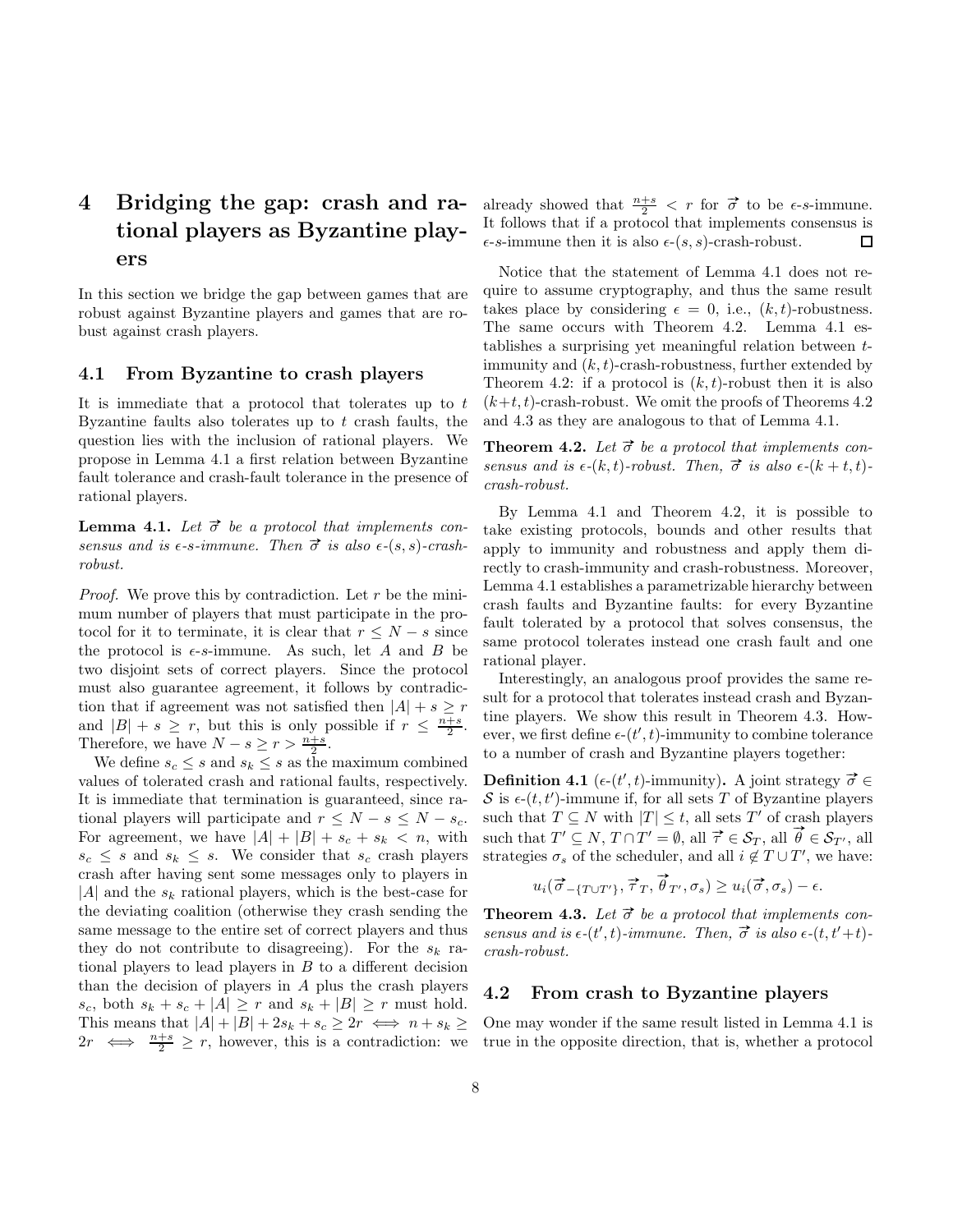$\vec{\sigma}$  that is  $\epsilon$ -(k, t)-crash-robust is also  $\epsilon$ -fun(k, t)-immune where  $fun(k, t) = s$  for some  $s > 0$ .

We prove in Lemma 4.4 that we can construct a protocol that implements consensus and is  $\epsilon$ -s-immune based on a protocol that is  $\epsilon$ -(k, t)-crash-robust for  $s = \min(k, t)$ , assuming cryptography and that the protocol does not implement a  $(k, t)$ -crash-baiting strategy.

**Lemma 4.4.** Let  $\vec{\sigma}$  be an  $\epsilon$ -(k, t)-crash-robust protocol that implements consensus without a  $(k, t)$ -crash-baiting strategy with respect to  $\vec{\sigma}$ . Then, assuming cryptography and a public-key infrastructure scheme, there is an  $\epsilon$ -min(k, t)-immune protocol  $\vec{\sigma}'$  that implements consensus.

*Proof.* We show how we create the protocol  $\vec{\sigma}'$  from  $\vec{\sigma}$  to tolerate the new deviations that Byzantine players can follow. We list the possible deviations of t Byzantine players in a protocol  $\vec{\sigma}'$ :

- 1. Byzantines players force disagreement by sending equivocating messages.
- 2. Byzantine players stop replying.
- 3. Byzantine players reply only to a subset of the correct players.
- 4. Byzantine players reply wrongly formatted messages.
- 5. Byzantine players force non-termination by sending equivocating messages.
- 6. Byzantine players force non-decision (empty decision) by sending equivocating messages.

Protocol  $\vec{\sigma}$  already tolerates coalitions of up to  $\min(k, t)$ players following deviation 2, since t crash players can stop replying. For deviation 1, we show that if the  $k$  rational players are not enough to cause a disagreement, then  $k$ Byzantine players would also not be enough. Consider instead that  $k$  rational players can make a coalition big enough to cause a disagreement, then it is clear that they would cause a disagreement unless there is a  $(k, t)$ -crashbaiting strategy that prevents it, by definition. Therefore, since  $\vec{\sigma}$  does not implement a  $(k, t)$ -crash-baiting strategy, if the protocol tolerates  $k$  rational players trying to deviate then it also tolerates deviation 1 from Byzantine players. We now show how to construct  $\vec{\sigma}'$  to be robust against

the rest of the deviations. To tolerate deviation 4, correct players in  $\vec{\sigma}'$  ignore wrongly formatted messages, converting deviation 4 into the same deviation as 2. Now, we consider deviations 5 and 6. Since up to  $\min(k, t)$  rational players cannot force a disagreement, these players would not even deviate to not terminate or to not decide (their expected utilities from playing such strategies is less than from following  $\vec{\sigma}$ ), however, min $(k, t)$  Byzantine players can have a greater expected utility from such deviations.

First, we require every player to broadcast any signed message newly delivered. This makes deviation 3 not a deviation anymore, since every correct player eventually verifies and delivers all messages. Also, in the event of an impasse between two partitions (that is, deviations 5 and 6), this makes it possible for correct players to gather enough evidence of which processes are responsible for such an event, in that they signed conflicting messages. If protocol  $\vec{\sigma}$  decides an empty proposal in the absence of agreement, then we construct  $\vec{\sigma}'$  so that it instead repeats the protocol in a new round. This way, we make deviations 5 and 6 the same deviation.

What is left to prove is that it is impossible for a coalition of up to  $\min(k, t)$  Byzantine players to force nontermination by leading correct players into a next round sending equivocating messages. For this purpose, recall that every message sent to a non-empty subset of correct players eventually reaches all correct players since they all broadcast all signed messages they each deliver. As such, correct players are eventually able to gather two conflicting, equivocating messages from each of the deviating players, identifying such set as responsible for the attempted equivocation. Thus, we describe the final modification of  $\vec{\sigma}'$  with respect to  $\vec{\sigma}$ : once a correct player i identifies (via conflicting signed messages) a player  $j$  that sent equivocating messages, i ignores any message coming directly from  $j$  from that moment on. Notice that this modification thus converts deviations 5 and 6 into either deviation 3 or 2, and we already showed that  $\vec{\sigma}'$  tolerates such deviations as long as the number of Byzantine players is at most  $\min(k, t)$ . Therefore, we have constructed  $\vec{\sigma'}$  extending  $\vec{\sigma}$  so that every above-shown deviation from up to  $\min(k, t)$  Byzantine players converts into a deviation up to  $\min(\kappa, t)$  by antine players converts to<br>that  $\vec{\sigma}$  already tolerates, meaning that  $\vec{\sigma'}$  $\sigma^{\prime}$  is  $\epsilon$ -min $(k, t)$ immune.  $\Box$ 

Lemma 4.4 establishes a relation in the opposite direc-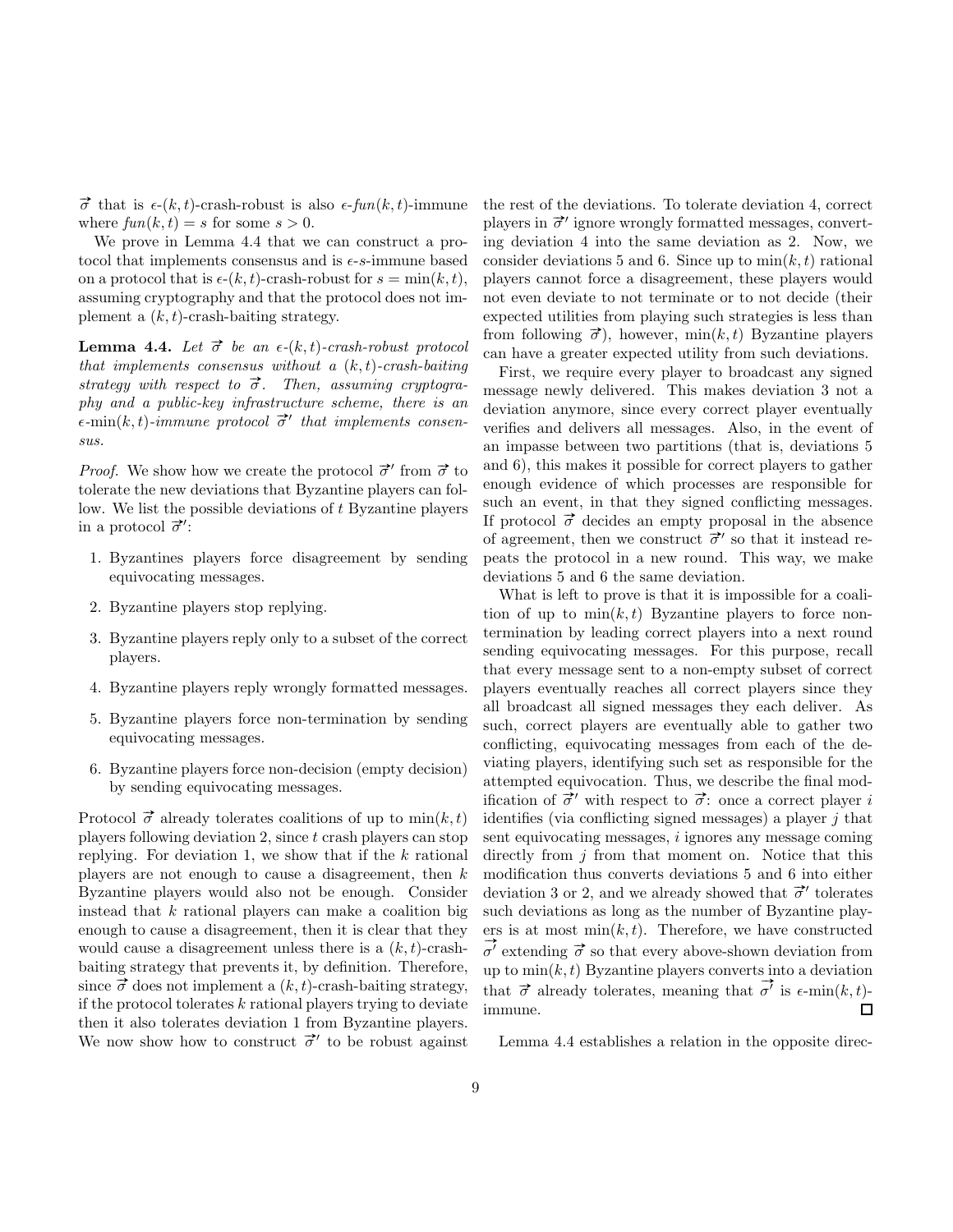tion from Lemma 4.1. We conjecture that this is possible to prove even without the help of cryptography. Neverthe less, we do need to restrict the protocol  $\vec{\sigma}$  to be  $\epsilon$ - $(k, t)$ -crash-robust without the help of  $(k, t)$ -crash-baiting strategies. This is because we can only consider  $k$  rational players that behave as Byzantine faults in terms of equivocation, that is, that try to cause a disagreement. The existence of a  $(k, t)$ -crash-baiting strategy means that some rational players will not try to cause a disagreement, and thus we could not rule out deviation 2 as a deviation that Byzantine players can follow in order to break safety.

We show in Theorem 4.5 the analogous result to Lemma 4.4 as Theorem 4.2 is to Lemma 4.1. The proofs of theorems 4.5 and 4.7 are analogous to that of Lemma 4.4.

**Theorem 4.5.** Let  $\vec{\sigma}$  be an  $\epsilon$ -(k, t)-crash-robust protocol that implements consensus without a  $(k, t)$ -crash-baiting strategy with respect to  $\vec{\sigma}$ , where  $k > t$ . Then, assuming cryptography and a public-key infrastructure scheme, there is an  $\epsilon$ -(k – t, t)-robust protocol  $\vec{\sigma}'$  that implements consensus.

Theorem 4.5 excludes protocols that make use of a  $(k, t)$ crash-baiting strategy  $\vec{\eta}$  to be  $\epsilon$ -(k, t)-crash-robust, we show in Theorem 4.6 that if  $\vec{\eta}$  is both an efficient  $(k, t)$ crash-baiting strategy and an efficient  $(k, t)$ -crash-baiting strategy, then there is a protocol that is  $\epsilon$ - $(k-t, t)$ -robust.

**Theorem 4.6.** Let  $\vec{\sigma}$  be an  $\epsilon$ -(k, t)-crash-robust protocol that implements consensus such that there is an efficient (k, t)-crash-baiting strategy  $\vec{\eta}$  with respect to  $\vec{\sigma}$ , where  $k \geq t$ . Let  $\overrightarrow{\sigma'}$  be the BFT-extension of  $\overrightarrow{\sigma}$ , assuming cryptography and a public-key infrastructure scheme. If there is  $\eta'$  such that  $\eta'$  is also an efficient  $(k-t,t)$ -baiting strategy with respect to  $\sigma'$ , then  $\sigma'$  is an  $\epsilon$ - $(k-t, t)$ -robust protocol that implements consensus.

Proof. The proof is analogous to that of Lemma 4.4, with *the addition that since*  $\vec{\eta}'$  is an efficient  $(k - t, t)$ -baiting  $\rightarrow$  $\overrightarrow{C}$  to  $\overrightarrow{\sigma'}$ , in every scenario where  $\overrightarrow{\eta}$  is strategy with respect to played in  $\vec{\sigma}$ , then  $\eta'$  is also played in  $\vec{\sigma'}$ , and since  $\eta'$  is efficient, it implements consensus.  $\Box$ 

We make use of cryptography in Lemma 4.4 in order to offer a constructive proof that is useful for both Theorem 4.5 and Theorem 4.6. Notice however that it is trivial from Theorem 3.2 that  $k + 2t < n$  and thus  $\min(k, t) < n/3$ . The state of the art has already shown protocols that are s-immune for  $s < n/3$ .

Again, notice that the results from Theorems 4.5 and 4.6 assume  $k \geq t$ , if instead  $t \geq k$ , then we obtain the result from theorems 4.7, for which we reuse the definition of  $\epsilon$ - $(t, t')$ -immunity from Section 4.1.

**Theorem 4.7.** Let  $\vec{\sigma}$  be an  $\epsilon$ -(k, t)-crash-robust protocol that implements consensus without a  $(k, t)$ -crash-baiting strategy with respect to  $\vec{\sigma}$ , where  $t \geq k$ . Then, assuming cryptography and a public-key infrastructure scheme, there is an  $\epsilon$ -(t–k, k)-immune protocol  $\vec{\sigma}'$  that implements consensus.

#### 5 Conclusion & Future Work

In this paper, we showed two interesting relations between types of faults in the solvability of the rational agreement. First, if a consensus protocol is  $\epsilon$ - $(k, t)$ -robust then it is also  $\epsilon$ - $(k + t, t)$ -crash-robust, meaning that in the absence of irrational (Byzantine) players, one can tolerate coalitions with t additional rational players. Second, with cryptography but in the absence of a baiting strategy then we can devise a  $\epsilon$ - $(k-t, t)$ -robust consensus protocol from a  $\epsilon$ - $(k, t)$ -crash-robust consensus protocol. We also prove that if a protocol is  $\epsilon$ - $(t', t)$ -immune, then it is also  $\epsilon$ - $(t, t' + t)$ crash-robust, and that if a protocol  $\vec{\sigma}$  is  $\epsilon$ -(k, t)-crashrobust, where  $t > k$ , then there is an  $\epsilon$ - $(t - k, k)$ -immune protocol  $\vec{\sigma}'$  that implements consensus, excluding baiting strategies. We can conclude, thanks to the results here outlined, that the Huntsman protocol [23] yields the greatest crash-robustness to date under this model, as it is  $(k+t, t)$ -crash-robust for  $n > \max(\frac{3}{2}k + 3t, 2(k+t)).$ 

Future work includes exploring values of robustness and crash-robustness in variations of this model, such as different assumptions on the communication network, and including the property of fairness for fair consensus.

### References

[1] Ittai Abraham, Danny Dolev, Ivan Geffner, and Joseph Y. Halpern. Implementing mediators with asynchronous cheap talk. In Proceedings of the 2019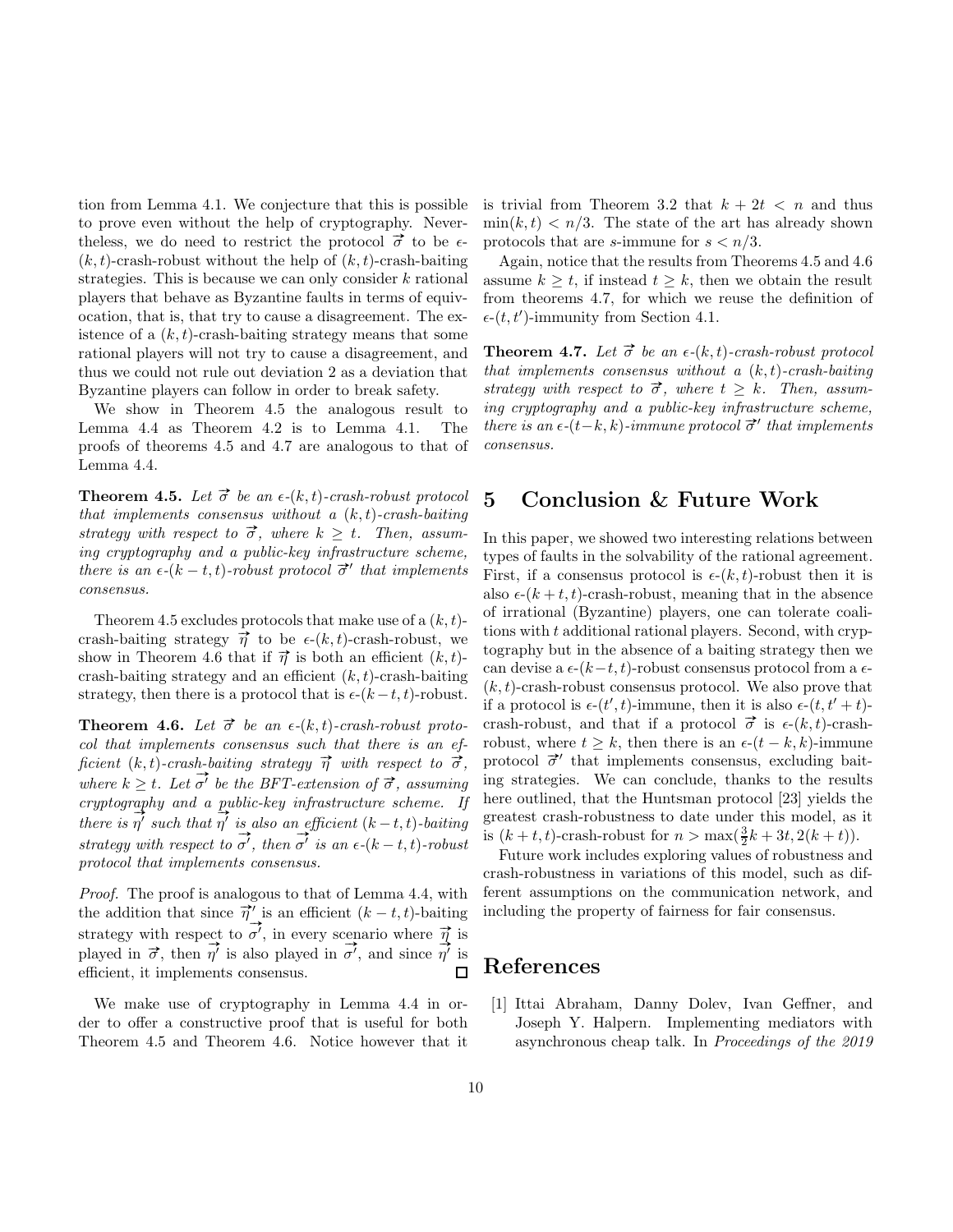ACM Symposium on Principles of Distributed Computing, PODC '19, page 501–510, New York, NY, USA, 2019. Association for Computing Machinery. doi:10.1145/3293611.3331623.

- [2] Ittai Abraham, Danny Dolev, Rica Gonen, and Joe Halpern. Distributed computing meets game theory: Robust mechanisms for rational secret sharing and multiparty computation. In PODC, pages 53–62, 2006.
- [3] Ittai Abraham, Danny Dolev, and Joseph Y. Halpern. Distributed protocols for leader election: A gametheoretic perspective. ACM Trans. Econ. Comput., 7(1), 2019.
- [4] Yackolley Amoussou-guenou, Bruno Biais, Maria Potop-butucaru, F Paris, and Sara Tuccipiergiovanni. Rational vs Byzantine Players in Consensus-based Blockchains. Proceedings of the 19th International Conference on Autonomous Agents and MultiAgent Systems, pages 43–51, 2020.
- [5] Xiaohui Bei, Wei Chen, and Jialin Zhang. Distributed consensus resilient to both crash failures and strategic manipulations. arXiv preprint arXiv:1203.4324, 2012.
- [6] A. Clementi, L. Gual`a, G. Proietti, and G. Scornavacca. Rational fair consensus in the gossip model. In 2017 IEEE International Parallel and Distributed Processing Symposium (IPDPS), pages 163– 171, 2017. doi:10.1109/IPDPS.2017.67.
- [7] Varsha Dani, Mahnush Movahedi, Yamel Rodriguez, and Jared Saia. Scalable rational secret sharing. In PODC, pages 187–196, 2011.
- [8] Cynthia Dwork, Nancy Lynch, and Larry Stockmeyer. Consensus in the presence of partial synchrony. Journal of the ACM (JACM),  $35(2):288-323$ , 1988.
- [9] Zahra Ebrahimi, Bryan Routledge, and Ariel Zetlin-Jones. Getting blockchain incentives right. Technical report, Tech. rep., Carnegie Mellon University Working Paper, 2019.
- [10] Parinya Ekparinya, Vincent Gramoli, and Guillaume Jourjon. Impact of man-in-the-middle attacks on ethereum. In 2018 IEEE 37th Symposium on Reliable Distributed Systems (SRDS), pages 11–20, 2018. doi:10.1109/SRDS.2018.00012.
- [11] Parinya Ekparinya, Vincent Gramoli, and Guillaume Jourjon. The attack of the clones against proof-ofauthority. NDSS Symposium, 2020.
- [12] Michael J Fischer, Nancy A Lynch, and Michael S Paterson. Impossibility of distributed consensus with one faulty process. Journal of the ACM (JACM), 32(2):374–382, 1985.
- [13] Georg Fuchsbauer, Jonathan Katz, and David Naccache. Efficient rational secret sharing in standard communication networks. In Proceedings of the 7th International Conference on Theory of Cryptography  $(TCC)$ , page 419?436, 2010.
- [14] Ivan Geffner and Joseph Y. Halpern. Lower bounds implementing mediators in asynchronous systems, 2021. arXiv:2104.02759.
- [15] Oded Goldreich, Silvio Micali, and Avi Wigderson. How to play any mental game. In Annual ACM Symposium on Theory of Computing, 1987.
- [16] Adam Groce, Jonathan Katz, Aishwarya Thiruvengadam, and Vassilis Zikas. Byzantine agreement with a rational adversary. In International Colloquium on Automata, Languages, and Programming, pages 561– 572. Springer, 2012.
- [17] Joseph Y. Halpern and Xavier Vilaça. Rational consensus: Extended abstract. In Proceedings of the 2016 ACM Symposium on Principles of Distributed Computing, PODC '16, page 137–146, New York, NY, USA, 2016. Association for Computing Machinery. doi:10.1145/2933057.2933088.
- [18] Joseph Y. Halpern and Xavier Vilaça. Rational consensus: Extended abstract. In Proceedings of the 2016 ACM Symposium on Principles of Distributed Computing, PODC '16, page 137–146, New York, NY, USA, 2016. Association for Computing Machinery. doi:10.1145/2933057.2933088.